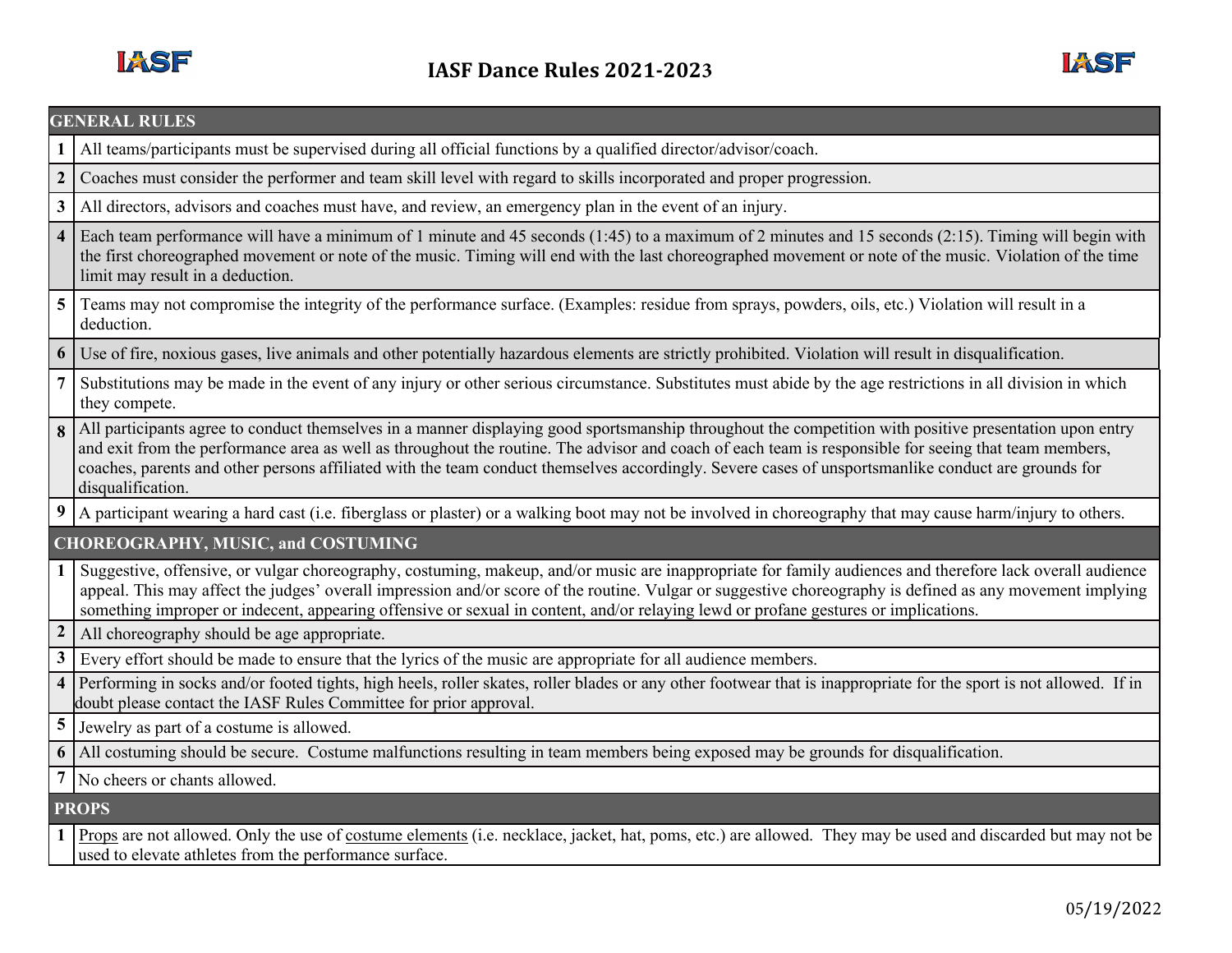## **IASF Dance Rules 2021-2023 Hip Hop, High Kick, Pom, Jazz & Contemporary/Lyrical**

**Junior, Senior & Open Divisions**

| <b>EXECUTED BY ONE ATHLETE</b><br>Tumbling and Aerial Street Style Skills are allowed, but not required in all divisions with the following limitations: |                                                                                                                                                 |  |
|----------------------------------------------------------------------------------------------------------------------------------------------------------|-------------------------------------------------------------------------------------------------------------------------------------------------|--|
|                                                                                                                                                          | Inverted Skills:                                                                                                                                |  |
|                                                                                                                                                          | Airborne inverted skills with hand support are not allowed while holding poms/costume elements<br>a.                                            |  |
|                                                                                                                                                          | Airborne inverted skills without hand support are not allowed<br>$\mathbf{b}$ .                                                                 |  |
|                                                                                                                                                          | 2   Skills with hip over head rotation:                                                                                                         |  |
|                                                                                                                                                          | a. Non-airborne skills are allowed provided the athlete is not holding poms and/or costume elements in supporting hand(s).                      |  |
|                                                                                                                                                          | (Exception: Forward rolls, backward rolls and proper use of hands free poms are allowed)                                                        |  |
|                                                                                                                                                          | b. Airborne skills with hand support are allowed provided all of the following:                                                                 |  |
|                                                                                                                                                          | i. They are limited to two consecutive hip over head rotation skills.                                                                           |  |
|                                                                                                                                                          | ii. May not hold poms and/or costume elements in supporting hand(s).                                                                            |  |
|                                                                                                                                                          | c. Airborne skills without hand support are allowed provided all of the following:                                                              |  |
|                                                                                                                                                          | i. Involves no more than one twisting transition.                                                                                               |  |
|                                                                                                                                                          | ii. Does not connect to another skill that is airborne with hip over head rotation without hand support.                                        |  |
|                                                                                                                                                          | iii. Are limited to two consecutive airborne hip over head rotation skills.                                                                     |  |
|                                                                                                                                                          | 3 Simultaneous tumbling over or under another athlete that includes hip over head rotation by both athletes is not allowed.                     |  |
|                                                                                                                                                          | 4 Only drops to the shoulder, back or seat are permitted provided the height of the airborne athlete does not exceed hip level. (Clarification: |  |
|                                                                                                                                                          | Drops directly to the knee, thigh, front or head are not allowed).                                                                              |  |
| 5 <sup>1</sup>                                                                                                                                           | Landing on the performance surface in a push up position from an airborne skill while holding poms/costume elements in supporting hand(s)       |  |
|                                                                                                                                                          | is not allowed.                                                                                                                                 |  |
|                                                                                                                                                          |                                                                                                                                                 |  |

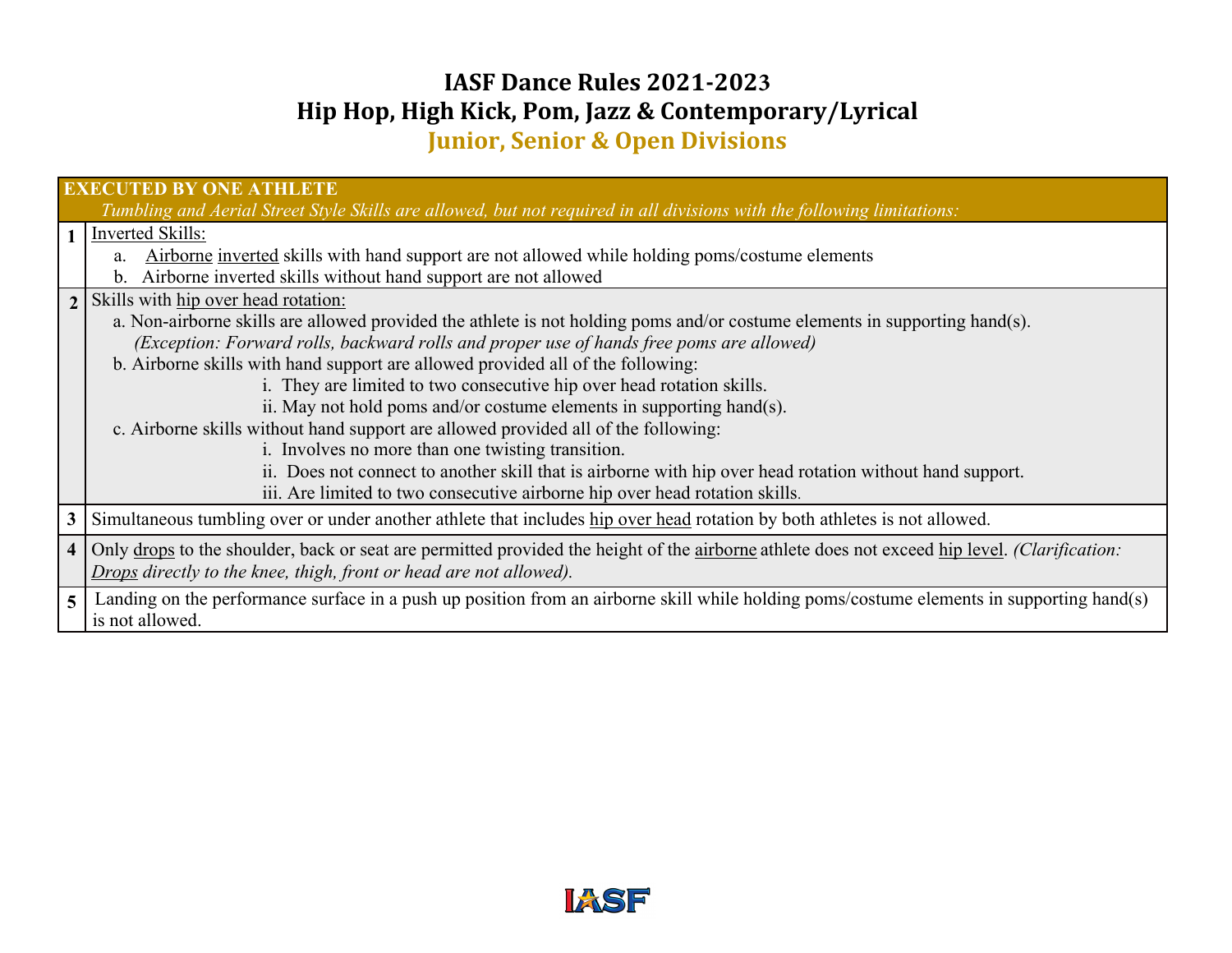| <b>EXECUTED BY GROUPS OR PAIRS - Lifts and Partnering are allowed, but not required in all divisions with the following limitations:</b> |                                                                                                                                          |  |
|------------------------------------------------------------------------------------------------------------------------------------------|------------------------------------------------------------------------------------------------------------------------------------------|--|
|                                                                                                                                          | A Supporting Athlete does not have to maintain contact with the performance surface provided the height of the skill does not exceed     |  |
|                                                                                                                                          | shoulder level.                                                                                                                          |  |
| $\overline{2}$                                                                                                                           | At least one Supporting Athlete does not have to maintain contact with Executing Athlete above head level provided:                      |  |
|                                                                                                                                          | a. There is only one Executing Athlete and one Supporting Athlete involved in the skill prior to release.                                |  |
|                                                                                                                                          | b. The Executing Athlete may not be inverted when released and the hips many not pass over the head after the release.                   |  |
|                                                                                                                                          | c. The Executing Athlete must either be caught or assisted to the performance surface by one or more Supporting Athletes and may not be  |  |
|                                                                                                                                          | caught in a prone position.                                                                                                              |  |
|                                                                                                                                          | Supporting Athlete(s) may not hold poms/costume elements in hands during any portion of the skill.<br>d.                                 |  |
| $\mathbf{3}$                                                                                                                             | Hip over head rotation of the Executing Athlete(s) is allowed provided Contact between the Executing Athlete and at least one Supporting |  |
|                                                                                                                                          | Athlete is maintained until the Executing Athlete returns to the performance surface or is returning to the upright position.            |  |
| $\overline{4}$                                                                                                                           | A Vertical Inversion is allowed provided:                                                                                                |  |
|                                                                                                                                          | a. Contact between the Executing Athlete and at least one Supporting Athlete(s) is maintained until the Executing Athlete returns to the |  |
|                                                                                                                                          | performance surface or is returning to the upright position.                                                                             |  |
|                                                                                                                                          | b. When the height of the Executing Athlete's shoulders exceeds shoulder level there is at least one additional performer to spot who    |  |
|                                                                                                                                          | does not bear the weight of the Executing Athlete. (Clarification: When there are 3 Supporting Athlete(s) an additional spot is not      |  |
|                                                                                                                                          | required).                                                                                                                               |  |

## **DISMOUNTS-EXECUTED BY GROUPS OR PAIRS-** Dismounts to the performance surface (Clarification: Released skills may be assisted but not required):

- $1^*$  An Executing Athlete may jump, leap, step or push off a Supporting Athlete(s) provided:
	- a. At least one part of the Executing Athlete's body is at or below head level at the highest point of the released skill.
	- a. The highest point of the released skill does not elevate the Executing Athlete's hips above head level.
	- b. The Executing Athlete may not pass through the prone or inverted position after the release.
- $2^*$  A Supporting Athlete(s) may toss an Executing Athlete provided:
	- a. At least one part of the Executing Athlete's body is at or below head level at the highest point of the released skill.
	- a. The highest point of the released skill does not elevate the Executing Athlete's hips above head level.
	- b. The Executing Athlete may be supine or inverted when released but s/he must land on their foot/feet.
	- b. The Executing Athlete may not be supine or inverted when released.
	- c. The Executing Athlete may not pass through an inverted position after release.
	- c. The Executing Athlete may not pass through a prone or inverted position after release.

**\* Blue denotes additional restriction or rule specific to the Pom category only**

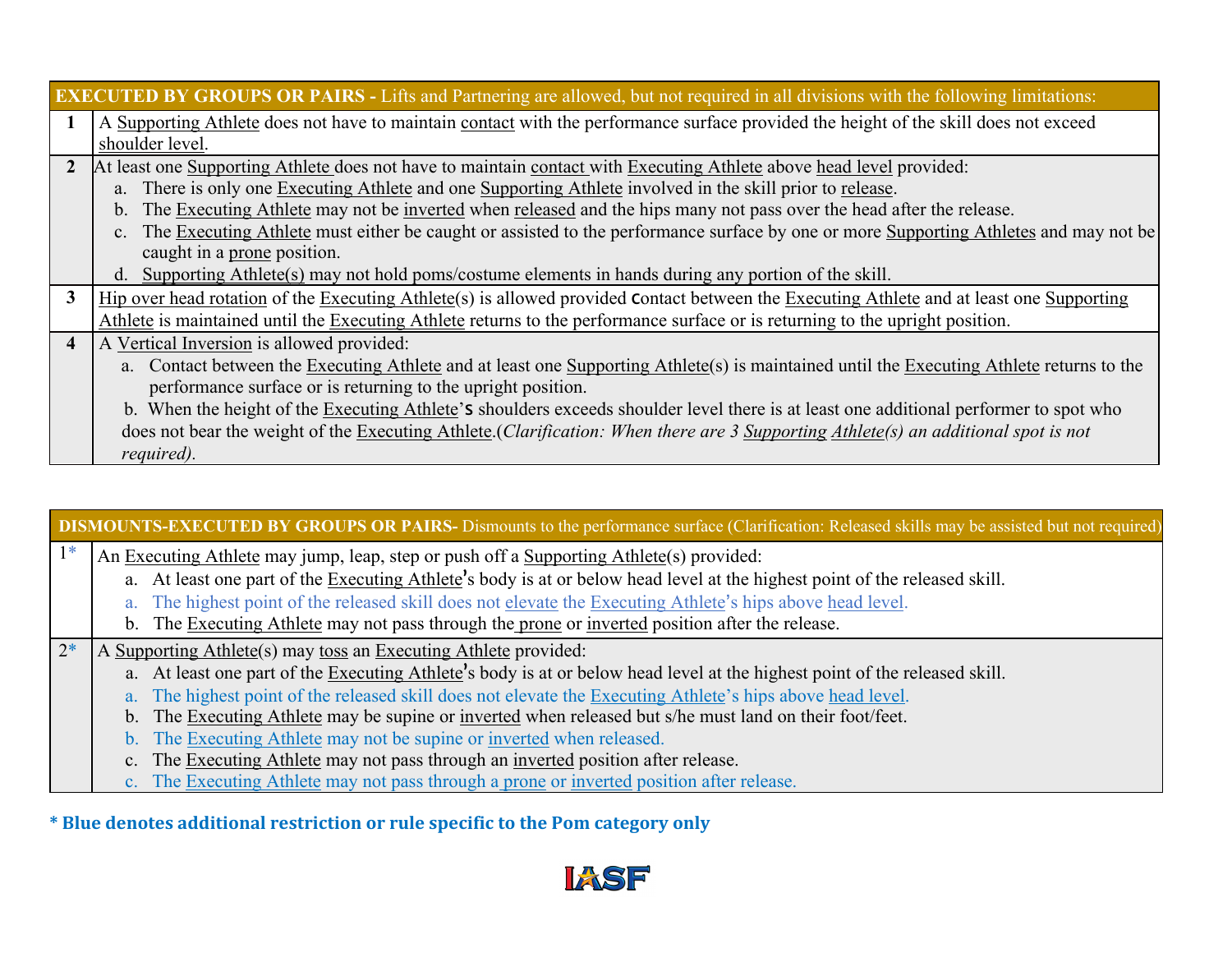## **IASF Dance Rules 2021-2023 Hip Hop, High Kick, Pom, Jazz & Contemporary/Lyrical Tiny, Mini & Youth Divisions**

|    | <b>EXECUTED BY ONE ATHLETE</b>                                                                                                                                                                                                                                                                                                                                                                                                                                                                                                                                                                                                                                                                                                                                                  |  |  |
|----|---------------------------------------------------------------------------------------------------------------------------------------------------------------------------------------------------------------------------------------------------------------------------------------------------------------------------------------------------------------------------------------------------------------------------------------------------------------------------------------------------------------------------------------------------------------------------------------------------------------------------------------------------------------------------------------------------------------------------------------------------------------------------------|--|--|
|    | Tumbling and Aerial Street Style Skills are allowed, but not required in all divisions with the following limitations:                                                                                                                                                                                                                                                                                                                                                                                                                                                                                                                                                                                                                                                          |  |  |
|    | <b>Inverted Skills:</b><br>a. Airborne inverted skills with hand support are not allowed. (Exception: Kip up with hand support originating from performance surface is<br>allowed, but may not hold poms/costume elements in supporting hand $(s)$ ).<br>b. Airborne inverted skills without hand support are not allowed.                                                                                                                                                                                                                                                                                                                                                                                                                                                      |  |  |
| 2. | Skills with hip-over-head rotation:<br>With hand support are not allowed while holding poms/costume elements in supporting hand(s). (Exception: forward rolls, backward rolls and<br>a.<br>proper use of hands free poms are allowed)<br>b. Non airborne skills are allowed.<br>c. Airborne skills with hand support are allowed provided:<br>i. Are limited to two consecutive hip-over-head rotation skills.<br>ii. It is not airborne in approach but may be airborne in the descent. (Clarification: in the approach the hands must touch the ground<br>before the feet leave the ground.)<br>d. Airborne skills without hand support are not allowed. (Exception: <i>aerial cartwheel that is not connected to any other skill with hip over head</i><br><i>rotation</i> ) |  |  |
| 3. | Simultaneous tumbling over or under another athlete that includes hip-over-head rotation by both athletes is not allowed.                                                                                                                                                                                                                                                                                                                                                                                                                                                                                                                                                                                                                                                       |  |  |
| 4. | Drops to the knee, thigh, back, shoulder, seat, front or head onto the performing surface are not allowed unless the athlete first bears weight on the<br>$hand(s)$ or foot/feet.                                                                                                                                                                                                                                                                                                                                                                                                                                                                                                                                                                                               |  |  |
| 5. | Landing on the performance surface in a push up position from an airborne skill while holding poms/costume elements in supporting hand(s) is not<br>allowed.                                                                                                                                                                                                                                                                                                                                                                                                                                                                                                                                                                                                                    |  |  |

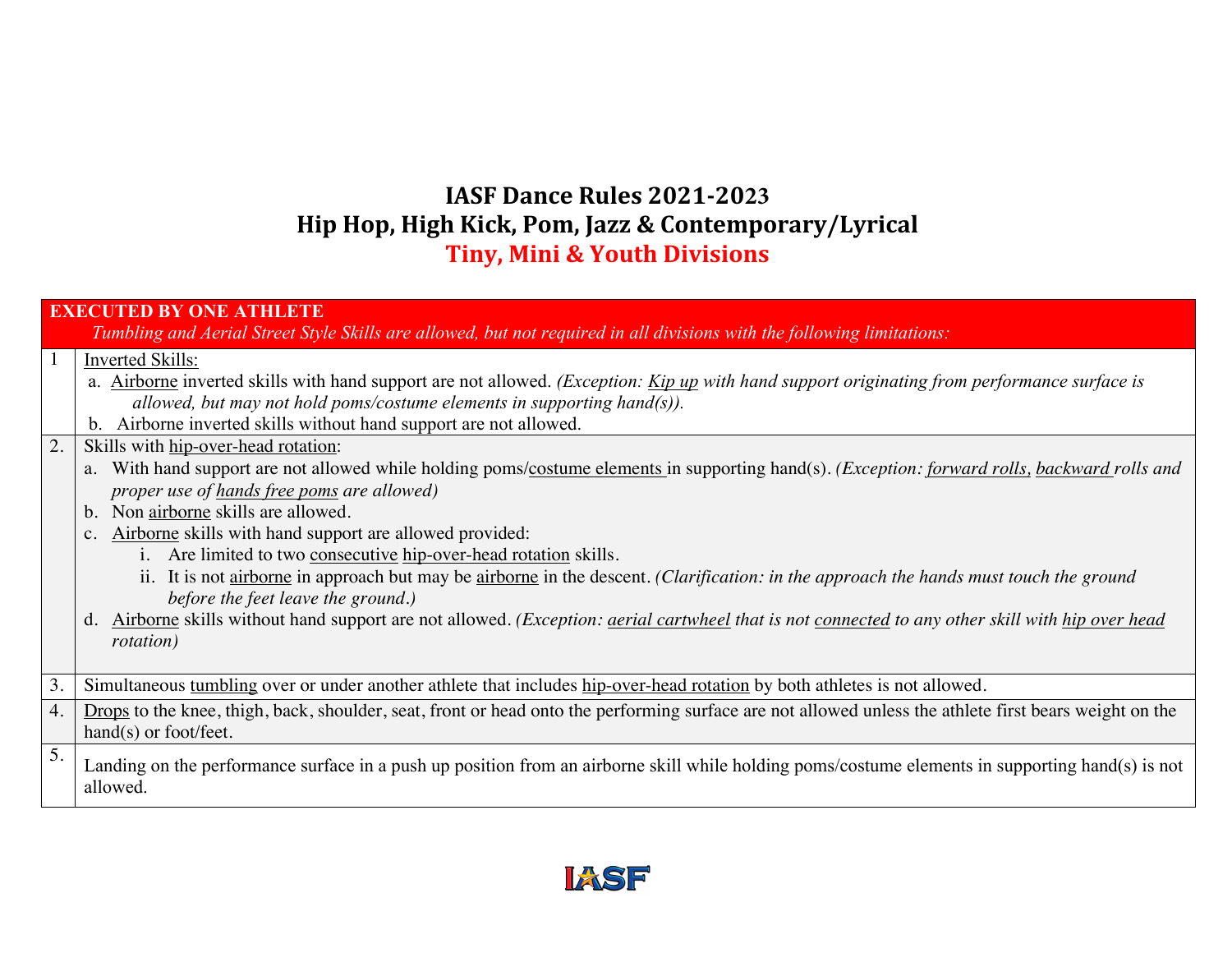| <b>EXECUTED BY GROUPS OR PAIRS</b> - Lifts and Partnering are allowed, but not required in all divisions with the following limitations: |                                                                                                                                             |  |
|------------------------------------------------------------------------------------------------------------------------------------------|---------------------------------------------------------------------------------------------------------------------------------------------|--|
|                                                                                                                                          | The Executing Athlete must maintain contact with a Supporting Athlete who is in direct contact with the performance surface.                |  |
|                                                                                                                                          | (Exception: leaps and jumps of connected dancers)                                                                                           |  |
|                                                                                                                                          | At least one Supporting Athlete must maintain contact with the Executing Athlete(s) throughout the entire skill above shoulder-level        |  |
| 3.                                                                                                                                       | Hip-over-head rotation of the Executing Athlete(s) is allowed provided:                                                                     |  |
|                                                                                                                                          | Contact between the Executing Athlete and at least one Supporting Athlete(s) is maintained until the Executing Athlete returns to the<br>a. |  |
|                                                                                                                                          | performance surface or is returning to the upright position.                                                                                |  |
|                                                                                                                                          | The Executing Athlete is limited to one continuous hip-over-head rotation.<br>$\mathbf{b}$ .                                                |  |